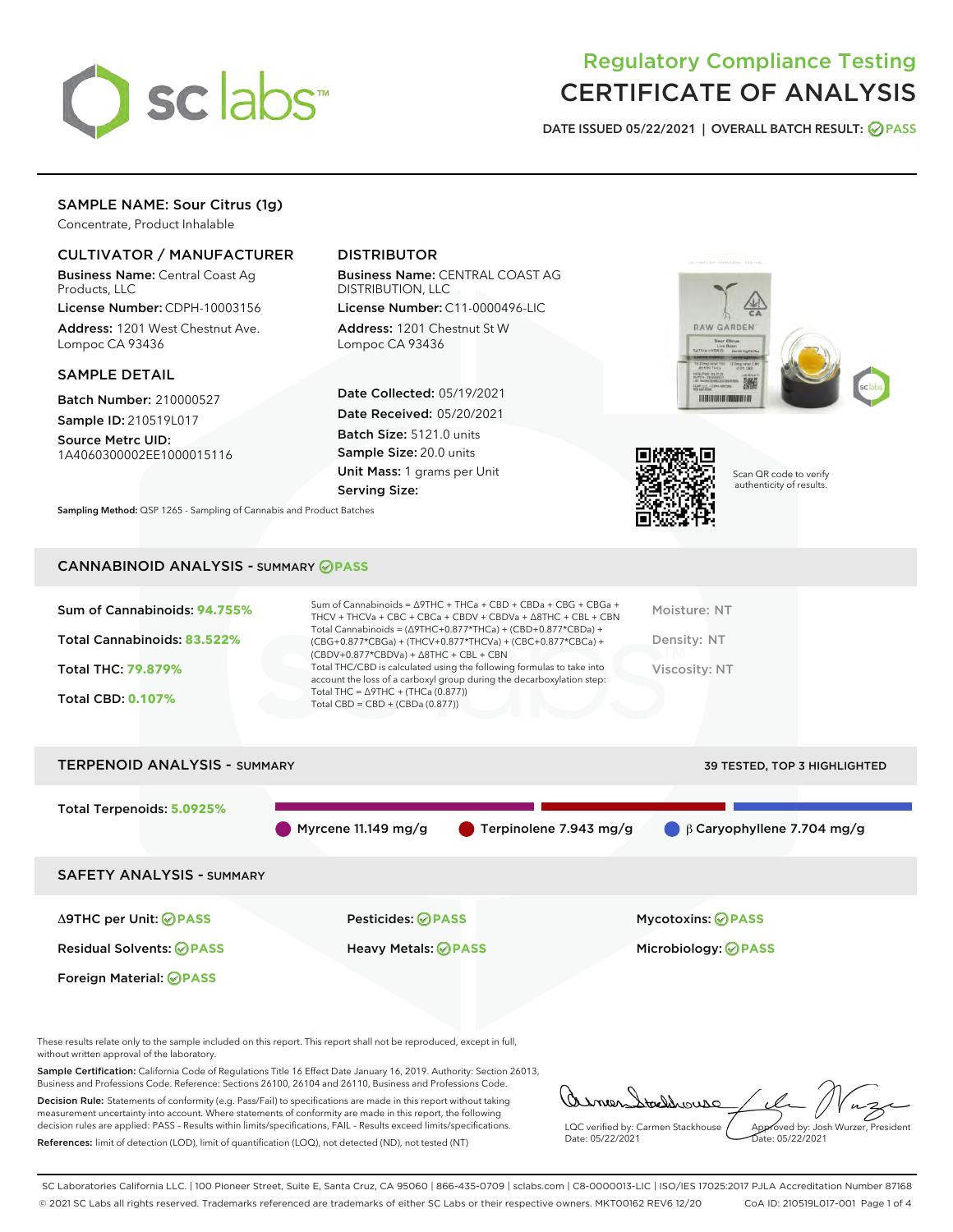



SOUR CITRUS (1G) | DATE ISSUED 05/22/2021 | OVERALL BATCH RESULT: @ PASS

#### CANNABINOID TEST RESULTS - 05/21/2021 2 PASS

Tested by high-performance liquid chromatography with diode-array detection (HPLC-DAD). **Method:** QSP 1157 - Analysis of Cannabinoids by HPLC-DAD

TOTAL CANNABINOIDS: **83.522%** Total Cannabinoids (Total THC) + (Total CBD) +

(Total CBG) + (Total THCV) + (Total CBC) + (Total CBDV) + ∆8THC + CBL + CBN

TOTAL THC: **79.879%** Total THC (∆9THC+0.877\*THCa)

TOTAL CBD: **0.107%**

Total CBD (CBD+0.877\*CBDa)

TOTAL CBG: 2.53% Total CBG (CBG+0.877\*CBGa)

TOTAL THCV: 0.359% Total THCV (THCV+0.877\*THCVa)

TOTAL CBC: 0.647% Total CBC (CBC+0.877\*CBCa)

TOTAL CBDV: ND Total CBDV (CBDV+0.877\*CBDVa)

| <b>COMPOUND</b> | LOD/LOQ<br>(mg/g)          | <b>MEASUREMENT</b><br><b>UNCERTAINTY</b><br>(mg/g) | <b>RESULT</b><br>(mg/g) | <b>RESULT</b><br>(%) |
|-----------------|----------------------------|----------------------------------------------------|-------------------------|----------------------|
| <b>THCa</b>     | 0.05/0.14                  | ±22.528                                            | 876.58                  | 87.658               |
| <b>A9THC</b>    | 0.06 / 0.26                | ±1.033                                             | 30.03                   | 3.003                |
| <b>CBGa</b>     | 0.1 / 0.2                  | ±1.32                                              | 25.2                    | 2.52                 |
| <b>CBCa</b>     | 0.07/0.28                  | ±0.322                                             | 6.58                    | 0.658                |
| <b>THCVa</b>    | 0.07/0.20                  | ±0.195                                             | 4.09                    | 0.409                |
| <b>CBG</b>      | 0.06/0.19                  | ±0.124                                             | 3.15                    | 0.315                |
| <b>CBDa</b>     | 0.02/0.19                  | ±0.036                                             | 1.22                    | 0.122                |
| <b>CBC</b>      | 0.2 / 0.5                  | ±0.02                                              | 0.7                     | 0.07                 |
| A8THC           | 0.1/0.4                    | N/A                                                | <b>ND</b>               | <b>ND</b>            |
| <b>THCV</b>     | 0.1/0.2                    | N/A                                                | <b>ND</b>               | <b>ND</b>            |
| <b>CBD</b>      | 0.07/0.29                  | N/A                                                | <b>ND</b>               | <b>ND</b>            |
| <b>CBDV</b>     | 0.04 / 0.15                | N/A                                                | <b>ND</b>               | <b>ND</b>            |
| <b>CBDVa</b>    | 0.03/0.53                  | N/A                                                | <b>ND</b>               | <b>ND</b>            |
| <b>CBL</b>      | 0.06 / 0.24                | N/A                                                | <b>ND</b>               | <b>ND</b>            |
| <b>CBN</b>      | 0.1/0.3                    | N/A                                                | <b>ND</b>               | <b>ND</b>            |
|                 | <b>SUM OF CANNABINOIDS</b> |                                                    | 947.55 mg/g             | 94.755%              |

#### **UNIT MASS: 1 grams per Unit**

| ∆9THC per Unit                        | 1120 per-package limit     | 30.03 mg/unit<br><b>PASS</b> |
|---------------------------------------|----------------------------|------------------------------|
| <b>Total THC per Unit</b>             |                            | 798.79 mg/unit               |
| <b>CBD per Unit</b>                   |                            | <b>ND</b>                    |
| <b>Total CBD per Unit</b>             |                            | $1.07$ mg/unit               |
| Sum of Cannabinoids<br>per Unit       |                            | 947.55 mg/unit               |
| <b>Total Cannabinoids</b><br>per Unit |                            | 835.22 mg/unit               |
| <b>MOISTURE TEST RESULT</b>           | <b>DENSITY TEST RESULT</b> | <b>VISCOSITY TEST RESULT</b> |

Not Tested

Not Tested

Not Tested

#### TERPENOID TEST RESULTS - 05/21/2021

Terpene analysis utilizing gas chromatography-flame ionization detection (GC-FID). **Method:** QSP 1192 - Analysis of Terpenoids by GC-FID

| <b>COMPOUND</b>         | LOD/LOQ<br>(mg/g) | <b>MEASUREMENT</b><br><b>UNCERTAINTY</b><br>(mg/g) | <b>RESULT</b><br>(mg/g) | <b>RESULT</b><br>(%) |
|-------------------------|-------------------|----------------------------------------------------|-------------------------|----------------------|
| <b>Myrcene</b>          | 0.008 / 0.025     | ±0.1438                                            | 11.149                  | 1.1149               |
| Terpinolene             | 0.008 / 0.026     | ±0.1628                                            | 7.943                   | 0.7943               |
| $\beta$ Caryophyllene   | 0.004 / 0.012     | ±0.2743                                            | 7.704                   | 0.7704               |
| Limonene                | 0.005 / 0.016     | ±0.0935                                            | 6.536                   | 0.6536               |
| $\alpha$ Humulene       | 0.009/0.029       | ±0.0951                                            | 2.963                   | 0.2963               |
| Guaiol                  | 0.009 / 0.030     | ±0.1185                                            | 2.511                   | 0.2511               |
| Ocimene                 | 0.011 / 0.038     | ±0.0700                                            | 2.182                   | 0.2182               |
| Linalool                | 0.009 / 0.032     | ±0.0570                                            | 1.499                   | 0.1499               |
| $\alpha$ Bisabolol      | 0.008 / 0.026     | ±0.0743                                            | 1.392                   | 0.1392               |
| trans-ß-Farnesene       | 0.008 / 0.025     | ±0.0481                                            | 1.355                   | 0.1355               |
| $\beta$ Pinene          | 0.004 / 0.014     | ±0.0125                                            | 1.088                   | 0.1088               |
| Valencene               | 0.009 / 0.030     | ±0.0595                                            | 0.864                   | 0.0864               |
| $\alpha$ Pinene         | 0.005 / 0.017     | ±0.0061                                            | 0.707                   | 0.0707               |
| Terpineol               | 0.016 / 0.055     | ±0.0406                                            | 0.661                   | 0.0661               |
| Fenchol                 | 0.010 / 0.034     | ±0.0192                                            | 0.495                   | 0.0495               |
| <b>Nerolidol</b>        | 0.009 / 0.028     | ±0.0265                                            | 0.421                   | 0.0421               |
| Caryophyllene<br>Oxide  | 0.010 / 0.033     | ±0.0098                                            | 0.213                   | 0.0213               |
| $\alpha$ Phellandrene   | 0.006 / 0.020     | ±0.0026                                            | 0.188                   | 0.0188               |
| $\alpha$ Terpinene      | 0.005 / 0.017     | ±0.0026                                            | 0.175                   | 0.0175               |
| $\gamma$ Terpinene      | 0.006 / 0.018     | ±0.0026                                            | 0.151                   | 0.0151               |
| 3 Carene                | 0.005 / 0.018     | ±0.0021                                            | 0.150                   | 0.0150               |
| <b>Borneol</b>          | 0.005 / 0.016     | ±0.0059                                            | 0.141                   | 0.0141               |
| Citronellol             | 0.003 / 0.010     | ±0.0053                                            | 0.109                   | 0.0109               |
| Camphene                | 0.005 / 0.015     | ±0.0011                                            | 0.093                   | 0.0093               |
| Sabinene                | 0.004 / 0.014     | ±0.0009                                            | 0.075                   | 0.0075               |
| Sabinene Hydrate        | 0.006 / 0.022     | ±0.0020                                            | 0.052                   | 0.0052               |
| Eucalyptol              | 0.006 / 0.018     | ±0.0011                                            | 0.045                   | 0.0045               |
| Geraniol                | 0.002 / 0.007     | ±0.0008                                            | 0.018                   | 0.0018               |
| p-Cymene                | 0.005 / 0.016     | ±0.0004                                            | 0.016                   | 0.0016               |
| <b>Geranyl Acetate</b>  | 0.004 / 0.014     | ±0.0007                                            | 0.016                   | 0.0016               |
| Nerol                   | 0.003 / 0.011     | ±0.0006                                            | 0.013                   | 0.0013               |
| Fenchone                | 0.009 / 0.028     | N/A                                                | <b>ND</b>               | <b>ND</b>            |
| (-)-Isopulegol          | 0.005 / 0.016     | N/A                                                | <b>ND</b>               | <b>ND</b>            |
| Camphor                 | 0.006 / 0.019     | N/A                                                | <b>ND</b>               | <b>ND</b>            |
| Isoborneol              | 0.004 / 0.012     | N/A                                                | ND                      | <b>ND</b>            |
| Menthol                 | 0.008 / 0.025     | N/A                                                | ND                      | <b>ND</b>            |
| $R-(+)$ -Pulegone       | 0.003 / 0.011     | N/A                                                | <b>ND</b>               | <b>ND</b>            |
| $\alpha$ Cedrene        | 0.005 / 0.016     | N/A                                                | ND                      | ND                   |
| Cedrol                  | 0.008 / 0.027     | N/A                                                | ND                      | <b>ND</b>            |
| <b>TOTAL TERPENOIDS</b> |                   |                                                    | 50.925 mg/g             | 5.0925%              |

SC Laboratories California LLC. | 100 Pioneer Street, Suite E, Santa Cruz, CA 95060 | 866-435-0709 | sclabs.com | C8-0000013-LIC | ISO/IES 17025:2017 PJLA Accreditation Number 87168 © 2021 SC Labs all rights reserved. Trademarks referenced are trademarks of either SC Labs or their respective owners. MKT00162 REV6 12/20 CoA ID: 210519L017-001 Page 2 of 4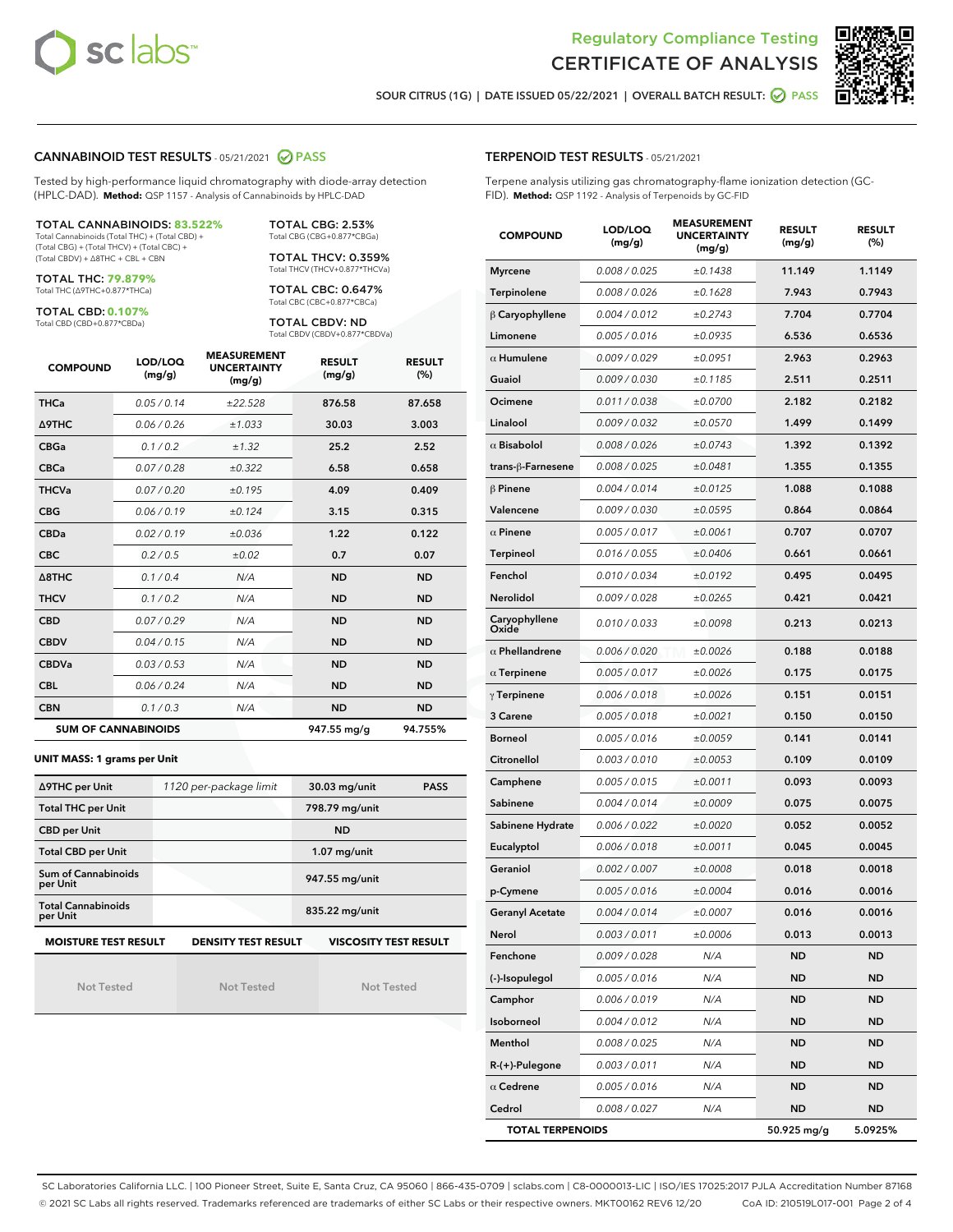



SOUR CITRUS (1G) | DATE ISSUED 05/22/2021 | OVERALL BATCH RESULT: ● PASS

## CATEGORY 1 PESTICIDE TEST RESULTS - 05/22/2021 2 PASS

Pesticide and plant growth regulator analysis utilizing high-performance liquid chromatography-mass spectrometry (HPLC-MS) or gas chromatography-mass spectrometry (GC-MS). \*GC-MS utilized where indicated. **Method:** QSP 1212 - Analysis of Pesticides and Mycotoxins by LC-MS or QSP 1213 - Analysis of Pesticides by GC-MS

| <b>COMPOUND</b>             | LOD/LOQ<br>$(\mu g/g)$ | <b>ACTION</b><br><b>LIMIT</b><br>$(\mu g/g)$ | <b>MEASUREMENT</b><br><b>UNCERTAINTY</b><br>$(\mu g/g)$ | <b>RESULT</b><br>$(\mu g/g)$ | <b>RESULT</b> |
|-----------------------------|------------------------|----------------------------------------------|---------------------------------------------------------|------------------------------|---------------|
| Aldicarb                    | 0.03 / 0.08            | $\ge$ LOD                                    | N/A                                                     | <b>ND</b>                    | <b>PASS</b>   |
| Carbofuran                  | 0.02 / 0.05            | $\ge$ LOD                                    | N/A                                                     | <b>ND</b>                    | <b>PASS</b>   |
| Chlordane*                  | 0.03 / 0.08            | $\ge$ LOD                                    | N/A                                                     | <b>ND</b>                    | <b>PASS</b>   |
| Chlorfenapyr*               | 0.03/0.10              | $\ge$ LOD                                    | N/A                                                     | <b>ND</b>                    | <b>PASS</b>   |
| Chlorpyrifos                | 0.02 / 0.06            | $\ge$ LOD                                    | N/A                                                     | <b>ND</b>                    | <b>PASS</b>   |
| Coumaphos                   | 0.02 / 0.07            | $\ge$ LOD                                    | N/A                                                     | <b>ND</b>                    | <b>PASS</b>   |
| Daminozide                  | 0.02/0.07              | $>$ LOD                                      | N/A                                                     | <b>ND</b>                    | <b>PASS</b>   |
| <b>DDVP</b><br>(Dichlorvos) | 0.03/0.09              | $>$ LOD                                      | N/A                                                     | <b>ND</b>                    | <b>PASS</b>   |
| Dimethoate                  | 0.03 / 0.08            | $\ge$ LOD                                    | N/A                                                     | <b>ND</b>                    | <b>PASS</b>   |
| Ethoprop(hos)               | 0.03/0.10              | $>$ LOD                                      | N/A                                                     | <b>ND</b>                    | <b>PASS</b>   |
| Etofenprox                  | 0.02 / 0.06            | $\ge$ LOD                                    | N/A                                                     | <b>ND</b>                    | <b>PASS</b>   |
| Fenoxycarb                  | 0.03 / 0.08            | $\ge$ LOD                                    | N/A                                                     | <b>ND</b>                    | <b>PASS</b>   |
| Fipronil                    | 0.03/0.08              | $>$ LOD                                      | N/A                                                     | <b>ND</b>                    | <b>PASS</b>   |
| Imazalil                    | 0.02 / 0.06            | $\ge$ LOD                                    | N/A                                                     | <b>ND</b>                    | <b>PASS</b>   |
| Methiocarb                  | 0.02 / 0.07            | $\ge$ LOD                                    | N/A                                                     | <b>ND</b>                    | <b>PASS</b>   |
| Methyl<br>parathion         | 0.03/0.10              | $\ge$ LOD                                    | N/A                                                     | <b>ND</b>                    | <b>PASS</b>   |
| <b>Mevinphos</b>            | 0.03/0.09              | $\ge$ LOD                                    | N/A                                                     | <b>ND</b>                    | <b>PASS</b>   |
| Paclobutrazol               | 0.02 / 0.05            | $\ge$ LOD                                    | N/A                                                     | <b>ND</b>                    | <b>PASS</b>   |
| Propoxur                    | 0.03 / 0.09            | $\ge$ LOD                                    | N/A                                                     | <b>ND</b>                    | <b>PASS</b>   |
| Spiroxamine                 | 0.03 / 0.08            | $\ge$ LOD                                    | N/A                                                     | <b>ND</b>                    | <b>PASS</b>   |
| <b>Thiacloprid</b>          | 0.03/0.10              | $\ge$ LOD                                    | N/A                                                     | <b>ND</b>                    | <b>PASS</b>   |

#### CATEGORY 2 PESTICIDE TEST RESULTS - 05/22/2021 @ PASS

| <b>COMPOUND</b>          | LOD/LOQ<br>$(\mu g/g)$ | <b>ACTION</b><br>LIMIT<br>$(\mu g/g)$ | <b>MEASUREMENT</b><br><b>UNCERTAINTY</b><br>$(\mu g/g)$ | <b>RESULT</b><br>$(\mu g/g)$ | <b>RESULT</b> |
|--------------------------|------------------------|---------------------------------------|---------------------------------------------------------|------------------------------|---------------|
| Abamectin                | 0.03/0.10              | 0.1                                   | N/A                                                     | <b>ND</b>                    | <b>PASS</b>   |
| Acephate                 | 0.02/0.07              | 0.1                                   | N/A                                                     | <b>ND</b>                    | <b>PASS</b>   |
| Acequinocyl              | 0.02/0.07              | 0.1                                   | N/A                                                     | <b>ND</b>                    | <b>PASS</b>   |
| Acetamiprid              | 0.02/0.05              | 0.1                                   | N/A                                                     | <b>ND</b>                    | <b>PASS</b>   |
| Azoxystrobin             | 0.02/0.07              | 0.1                                   | N/A                                                     | <b>ND</b>                    | <b>PASS</b>   |
| <b>Bifenazate</b>        | 0.01 / 0.04            | 0.1                                   | N/A                                                     | <b>ND</b>                    | <b>PASS</b>   |
| <b>Bifenthrin</b>        | 0.02/0.05              | 3                                     | N/A                                                     | <b>ND</b>                    | <b>PASS</b>   |
| <b>Boscalid</b>          | 0.03/0.09              | 0.1                                   | N/A                                                     | <b>ND</b>                    | <b>PASS</b>   |
| Captan                   | 0.19/0.57              | 0.7                                   | N/A                                                     | <b>ND</b>                    | <b>PASS</b>   |
| Carbaryl                 | 0.02/0.06              | 0.5                                   | N/A                                                     | <b>ND</b>                    | <b>PASS</b>   |
| Chlorantranilip-<br>role | 0.04/0.12              | 10                                    | N/A                                                     | <b>ND</b>                    | <b>PASS</b>   |
| Clofentezine             | 0.03/0.09              | 0.1                                   | N/A                                                     | <b>ND</b>                    | <b>PASS</b>   |

| <b>CATEGORY 2 PESTICIDE TEST RESULTS</b> - 05/22/2021 continued |
|-----------------------------------------------------------------|
|-----------------------------------------------------------------|

| <b>COMPOUND</b>               | LOD/LOQ<br>(µg/g) | <b>ACTION</b><br><b>LIMIT</b><br>(µg/g) | <b>MEASUREMENT</b><br><b>UNCERTAINTY</b><br>(µg/g) | <b>RESULT</b><br>(µg/g) | <b>RESULT</b> |
|-------------------------------|-------------------|-----------------------------------------|----------------------------------------------------|-------------------------|---------------|
| Cyfluthrin                    | 0.12 / 0.38       | $\overline{c}$                          | N/A                                                | <b>ND</b>               | <b>PASS</b>   |
| Cypermethrin                  | 0.11/0.32         | 1                                       | N/A                                                | <b>ND</b>               | <b>PASS</b>   |
| <b>Diazinon</b>               | 0.02 / 0.05       | 0.1                                     | N/A                                                | <b>ND</b>               | <b>PASS</b>   |
| Dimethomorph                  | 0.03 / 0.09       | 2                                       | N/A                                                | <b>ND</b>               | <b>PASS</b>   |
| Etoxazole                     | 0.02 / 0.06       | 0.1                                     | N/A                                                | <b>ND</b>               | <b>PASS</b>   |
| Fenhexamid                    | 0.03 / 0.09       | 0.1                                     | N/A                                                | <b>ND</b>               | <b>PASS</b>   |
| Fenpyroximate                 | 0.02 / 0.06       | 0.1                                     | N/A                                                | <b>ND</b>               | <b>PASS</b>   |
| Flonicamid                    | 0.03 / 0.10       | 0.1                                     | N/A                                                | <b>ND</b>               | <b>PASS</b>   |
| Fludioxonil                   | 0.03/0.10         | 0.1                                     | N/A                                                | <b>ND</b>               | <b>PASS</b>   |
| Hexythiazox                   | 0.02 / 0.07       | 0.1                                     | N/A                                                | <b>ND</b>               | <b>PASS</b>   |
| Imidacloprid                  | 0.04 / 0.11       | 5                                       | N/A                                                | <b>ND</b>               | <b>PASS</b>   |
| Kresoxim-methyl               | 0.02 / 0.07       | 0.1                                     | N/A                                                | <b>ND</b>               | <b>PASS</b>   |
| Malathion                     | 0.03 / 0.09       | 0.5                                     | N/A                                                | <b>ND</b>               | <b>PASS</b>   |
| Metalaxyl                     | 0.02 / 0.07       | $\overline{c}$                          | N/A                                                | <b>ND</b>               | <b>PASS</b>   |
| Methomyl                      | 0.03 / 0.10       | 1                                       | N/A                                                | <b>ND</b>               | <b>PASS</b>   |
| Myclobutanil                  | 0.03/0.09         | 0.1                                     | N/A                                                | <b>ND</b>               | <b>PASS</b>   |
| Naled                         | 0.02 / 0.07       | 0.1                                     | N/A                                                | <b>ND</b>               | <b>PASS</b>   |
| Oxamyl                        | 0.04 / 0.11       | 0.5                                     | N/A                                                | <b>ND</b>               | <b>PASS</b>   |
| Pentachloronitro-<br>benzene* | 0.03/0.09         | 0.1                                     | N/A                                                | <b>ND</b>               | <b>PASS</b>   |
| Permethrin                    | 0.04 / 0.12       | 0.5                                     | N/A                                                | <b>ND</b>               | <b>PASS</b>   |
| Phosmet                       | 0.03 / 0.10       | 0.1                                     | N/A                                                | <b>ND</b>               | <b>PASS</b>   |
| Piperonylbu-<br>toxide        | 0.02 / 0.07       | 3                                       | N/A                                                | <b>ND</b>               | <b>PASS</b>   |
| Prallethrin                   | 0.03 / 0.08       | 0.1                                     | N/A                                                | <b>ND</b>               | <b>PASS</b>   |
| Propiconazole                 | 0.02 / 0.07       | 0.1                                     | N/A                                                | <b>ND</b>               | <b>PASS</b>   |
| Pyrethrins                    | 0.04 / 0.12       | 0.5                                     | N/A                                                | <b>ND</b>               | <b>PASS</b>   |
| Pyridaben                     | 0.02 / 0.07       | 0.1                                     | N/A                                                | <b>ND</b>               | <b>PASS</b>   |
| Spinetoram                    | 0.02 / 0.07       | 0.1                                     | N/A                                                | <b>ND</b>               | <b>PASS</b>   |
| Spinosad                      | 0.02 / 0.07       | 0.1                                     | N/A                                                | <b>ND</b>               | <b>PASS</b>   |
| Spiromesifen                  | 0.02 / 0.05       | 0.1                                     | N/A                                                | <b>ND</b>               | <b>PASS</b>   |
| Spirotetramat                 | 0.02 / 0.06       | 0.1                                     | N/A                                                | <b>ND</b>               | <b>PASS</b>   |
| Tebuconazole                  | 0.02 / 0.07       | 0.1                                     | N/A                                                | <b>ND</b>               | <b>PASS</b>   |
| Thiamethoxam                  | 0.03 / 0.10       | 5                                       | N/A                                                | <b>ND</b>               | <b>PASS</b>   |
| Trifloxystrobin               | 0.03 / 0.08       | 0.1                                     | N/A                                                | <b>ND</b>               | <b>PASS</b>   |

SC Laboratories California LLC. | 100 Pioneer Street, Suite E, Santa Cruz, CA 95060 | 866-435-0709 | sclabs.com | C8-0000013-LIC | ISO/IES 17025:2017 PJLA Accreditation Number 87168 © 2021 SC Labs all rights reserved. Trademarks referenced are trademarks of either SC Labs or their respective owners. MKT00162 REV6 12/20 CoA ID: 210519L017-001 Page 3 of 4